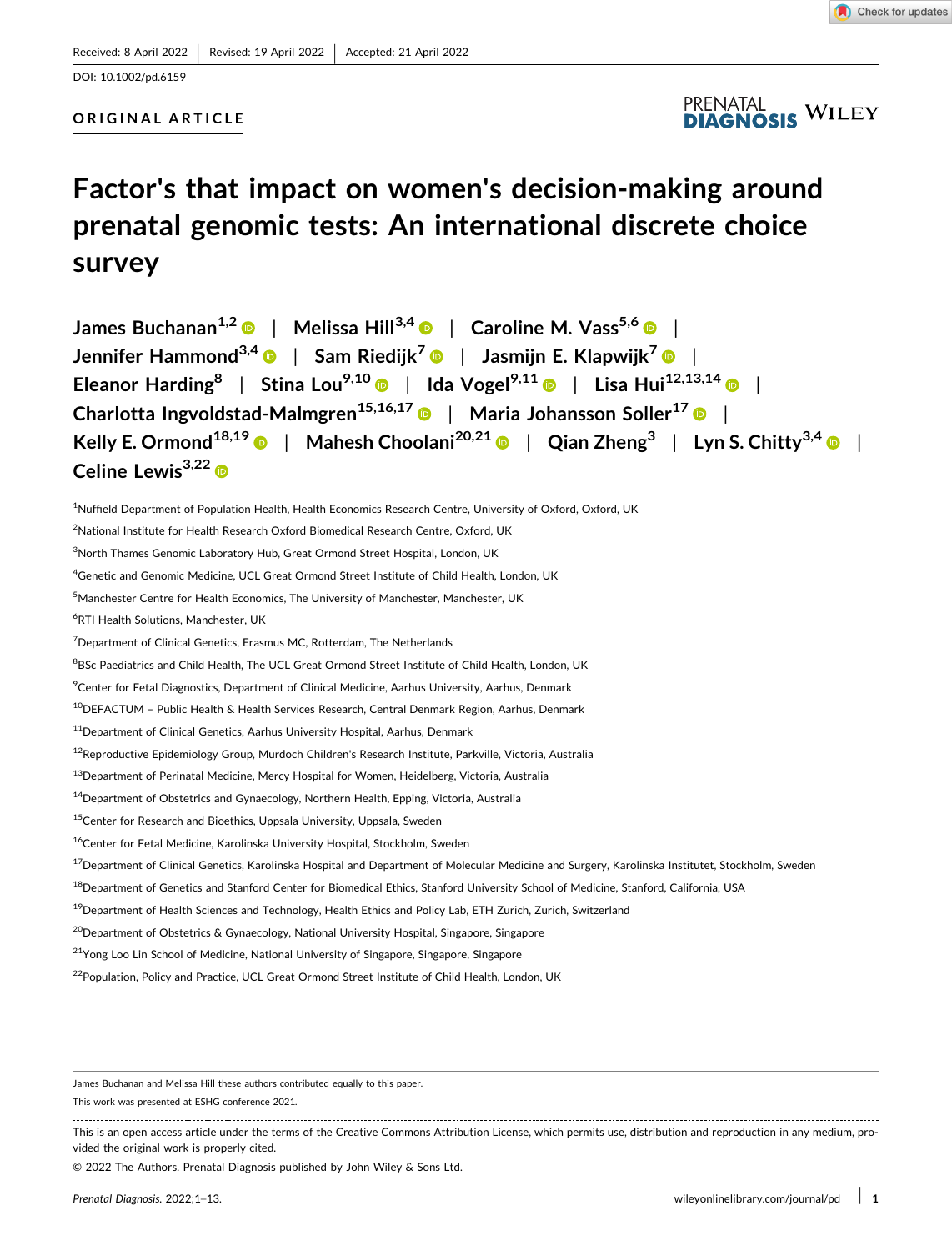#### **2** EN THE REPORT OF THE RESERVE THE RESERVE TO A REPORT OF THE RESERVE TO A REPORT OF THE RESERVE TO ALL AND THE RESERVE TO ALL AND THE RESERVE TO ALL AND THE RESERVE TO ALL AND THE RESERVE TO ALL AND THE RESERVE TO ALL AND T

#### **Correspondence**

Celine Lewis, Population, Policy and Practice Department, UCL GOS Institute of Child Health, London, UK. Email: [celine.lewis@ucl.ac.uk](mailto:celine.lewis@ucl.ac.uk)

#### **Funding information**

The Wellcome Trust, Grant/Award Number: 211288/Z/18/Z; NIHR Advanced Fellowship, Grant/Award Number: NIHR300099; Australian National Health and Medical Research Early Career Fellowship; NIHR Biomedical Research Centre at Great Ormond Street Hospital; Novo Nordisk Foundation, Grant/Award Number: NNF16OC0018772

### **Abstract**

**Objective:** We conducted a survey‐based discrete‐choice experiment (DCE) to understand the test features that drive women's preferences for prenatal genomic testing, and explore variation across countries.

**Methods:** Five test attributes were identified as being important for decision‐ making through a literature review, qualitative interviews and quantitative scoring exercise. Twelve scenarios were constructed in which respondents choose between two invasive tests or no test. Women from eight countries who delivered a baby in the previous 24 months completed a DCE presenting these scenarios. Choices were modeled using conditional logit regression analysis.

**Results:** Surveys from 1239 women (Australia: *n* = 178; China: *n* = 179; Denmark: *n* = 88; Netherlands: *n* = 177; Singapore: *n* = 90; Sweden: *n* = 178; UK: *n* = 174; USA:  $n = 175$ ) were analyzed. The key attribute affecting preferences was a test with the highest diagnostic yield ( $p < 0.01$ ). Women preferred tests with short turnaround times ( $p < 0.01$ ), and tests reporting variants of uncertain significance (VUS; *p* < 0.01) and secondary findings (SFs; *p* < 0.01). Several country‐specific differences were identified, including time to get a result, who explains the result, and the return of VUS and SFs.

**Conclusion:** Most women want maximum information from prenatal genomic tests, but our findings highlight country‐based differences. Global consensus on how to return uncertain results is not necessarily realistic or desirable.

## **Key points**

#### **What's already known about this topic?**

- Prenatal genome-wide sequencing approaches increase diagnostic yield but also the chance of identifying uncertain findings.
- � It is unclear which test features drive women's preferences for prenatal genomic testing.

#### **What does this study add?**

- � The findings add to our understanding of whether and how attitudes differ across countries with varying cultures and healthcare services.
- � This work highlights the importance of guidelines tailored to individual countries as well as pre-test counseling that identifies the personal values and preferences of patients.

# **1** <sup>|</sup> **INTRODUCTION**

Ongoing innovations in prenatal diagnosis, such as chromosomal microarray analysis (CMA) and prenatal exome sequencing (ES), are increasing the possibility of finding a genetic diagnosis for the 2%–5% of pregnancies where a fetal anomaly has occurred. $1/2$  Obtaining a genetic diagnosis following an abnormal ultrasound scan in pregnancy can have multiple clinical benefits: a diagnosis enables accurate counseling around prognosis; informs decision making about pregnancy management; guides delivery planning and perinatal management and facilitates reproductive autonomy and psychological preparation.<sup>[3](#page-10-0)</sup>

Traditionally, prenatal diagnosis has relied on cytogenetic analysis, including karyotyping, and targeted genetic testing for suspected single gene disorders. Over the last decade, CMA has become a commonly used first‐line test, bringing higher diagnostic yields than karyotyping.<sup>4</sup> More recently, prenatal testing options have widened further to include genome‐wide sequencing approaches such as ES and targeted panels which yield more diagnoses than either kar-yotyping or CMA alone.<sup>[5,6](#page-10-0)</sup> CMA and ES facilitate a comprehensive analysis of the fetal genome, but as diagnostic yields increase so does the chance of findings that have prognostic uncertainties such as variants of uncertain significance (VUS), susceptibility loci with low penetrance, as well as known variants that are unrelated to the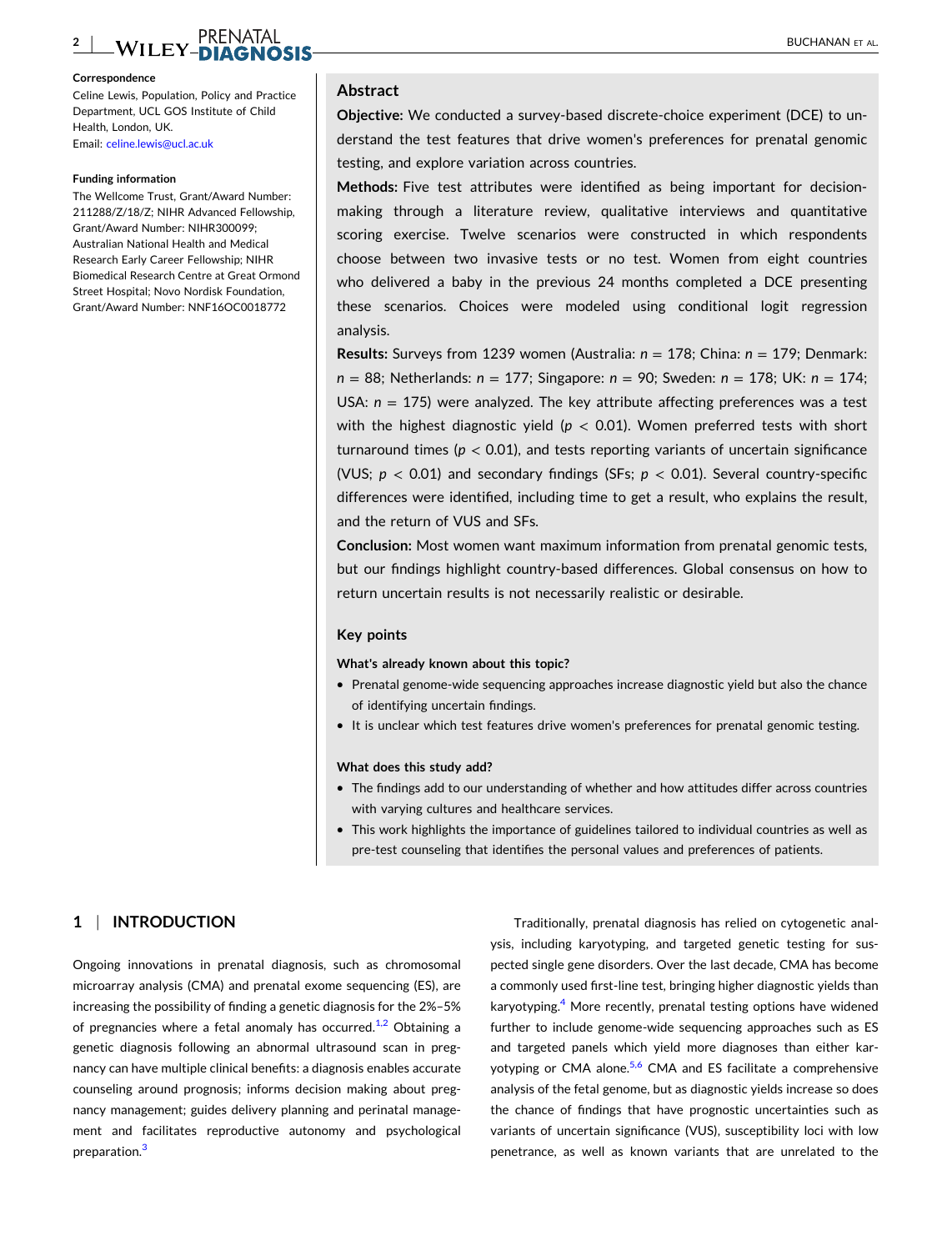PRENATAL<br>-DIAGNOSIS-WILEY<sup>13</sup>

original reason for testing (secondary findings ‐ SFs) which may or may not be looked for (the latter sometimes called 'incidental findings'), and which may increase an individual's risk for developing a condition but may not be 100% penetrant.

Several studies involving couples who have been offered CMA or ES during pregnancy have reported that they do want to receive uncertain results. $7-9$  Many couples, however, opt for prenatal testing because they want reassurance or definitive answers. However, uncertain findings can come as a surprise, with couples experiencing shock, anxiety and decision regret.<sup>7-11</sup> Accordingly, understanding the preferences and priorities of women from around the globe for the types of prenatal tests that may reveal uncertain results is important and will help health professionals (HPs) to support parents when offering these tests. Notably, while HPs around the world clearly deal with similar sources of uncertainty, qualitative interviews with HPs from different countries have indi-cated variability in how this uncertainty is managed.<sup>[12](#page-10-0)</sup> In that study conducted with clinical scientists and clinicians (e.g. geneticists, genetic counselors) who conduct post-test counseling around prenatal CMA and/or ES, five overarching sources of uncertainty were identified including: 1) incomplete knowledge for example, unclear pathogenicity and VUS; 2) unexpected findings for example, incidental findings; 3) uncertainty caused by the technology for example, technical validity of the result; 4) uncertainty related to the condition for example, conditions with incomplete penetrance; and 5) uncertainty related to clinical utility of the test that is, diagnostic yield. Interviews revealed that there was variation in reporting practices both between and across countries for VUS as well as who decides what results are reported.

To explore women's preferences for prenatal genomic tests that can reveal uncertain findings we have used a discrete‐choice experiment (DCE). DCEs are an established methodology used to elicit and quantify the preferences of stakeholders by asking them to choose between hypothetical options with differing attributes.<sup>13</sup> DCE surveys delivered in healthcare settings present participants with a series of choice sets that feature particular attributes of an intervention that vary across a fixed number of clinically relevant levels. DCEs have been used widely in healthcare settings, including consideration of differing approaches to prenatal testing and screening.  $14-17$ 

The aim of this study was to understand the test features that drive women's preferences for prenatal genomic tests using a DCE administered in eight countries selected for diversity in both culture and healthcare system. A secondary aim was to explore the heterogeneity in these preferences both within and across countries.

# **2** <sup>|</sup> **METHODS**

The design, administration, and analysis of the DCE survey followed good practice guidelines. $18$  Ethical approval for the study was granted by National Health Service (NHS) Health Research Authority London – Riverside. Research Ethics Committee reference: 18/LO/ 2120.

# **2.1** <sup>|</sup> **Development of discrete‐choice experiment choice scenarios**

An extensive description of the development of the attributes and levels for the DCE survey is provided elsewhere.<sup>[19](#page-10-0)</sup> In brief, we applied a two‐phase mixed methods approach involving a systematic review of the literature, followed by semi‐structured interviews and a quantitative scoring exercise. This yielded five attributes (described in Table 1): diagnostic yield, reporting of variants of uncertain significance, reporting of SFs, time to receive results, and which healthcare provider explains the results. Each of these attributes had either two or three levels which were grounded in reality yet in some cases for example, diagnostic yield, represented the higher and lower ends of what was realistic to 'encourage' participants to make decisions and trade‐offs.[20](#page-11-0) An example of the sample choice questions is shown in Figure [1.](#page-3-0) In the DCE survey (supplementary information Figure 1), we first described a hypothetical scenario in which a couple attend their routine 20 weeks ultrasound scan and a fetal anomaly is suspected. The couple is subsequently offered invasive testing (presented as having a 0.5% risk of miscarriage – this risk estimate was chosen to strike a balance between how this risk is presented in different countries). Respondents were then presented with 13 choice questions, which is considered an acceptable number of choices to complete without introducing concerns around the impact of fatigue on responses. $^{21}$  $^{21}$  $^{21}$  For each choice question, responders were asked to choose Test A, Test B or No Test. The No Test option was included to make the choice more realistic; in practice, women may choose not to have a test. This approach has been used in previous DCE studies looking at attributes of prenatal testing.<sup>[14](#page-10-0)</sup> Respondents were told that if they selected No Test, they would not get a

| TABLE 1 List of attributes and their associated levels |  |
|--------------------------------------------------------|--|
|--------------------------------------------------------|--|

| <b>Attribute</b>                    | Levels                                                                                                  |
|-------------------------------------|---------------------------------------------------------------------------------------------------------|
| Likelihood of getting               | 5 out of every 100 cases (5% of cases)                                                                  |
| a result                            | 30 out of every 100 cases (30% of cases)                                                                |
|                                     | 60 out of every 100 cases (60% of cases)                                                                |
| Time taken to receive               | 1 week                                                                                                  |
| a result                            | 2 weeks                                                                                                 |
|                                     | 4 weeks                                                                                                 |
| Who explains your<br>results to you | Genetic specialist with specialist knowledge of<br>the test findings but who you have not met<br>hefore |
|                                     | Your main maternity care provider who you<br>know well but who will not have specialist<br>knowledge    |
| Uncertain results                   | Uncertain results reported back to parents                                                              |
|                                     | Uncertain results not reported back to parents                                                          |
| Secondary findings                  | Secondary findings reported back to parents                                                             |
|                                     | Secondary findings not reported back to<br>parents                                                      |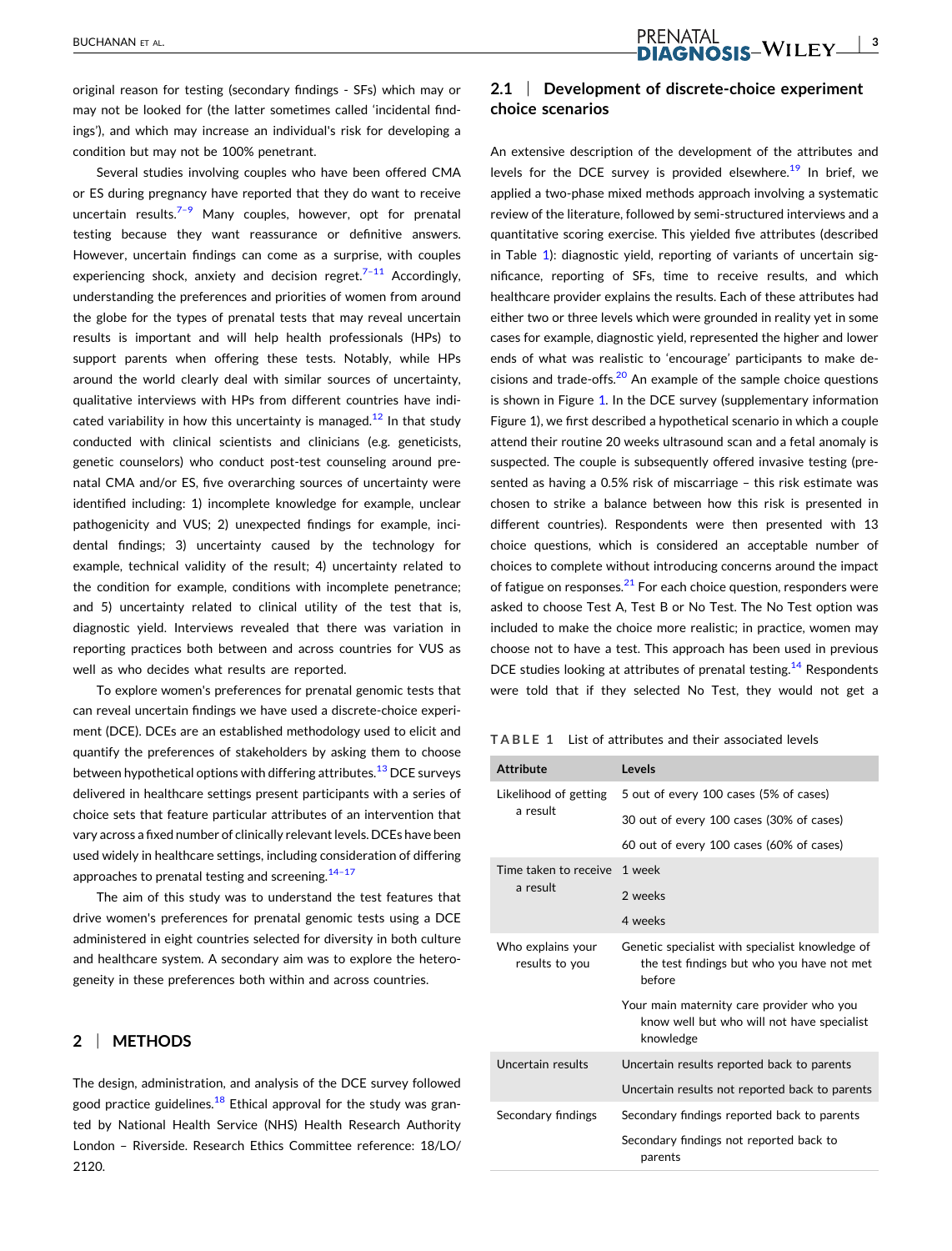# <span id="page-3-0"></span>**4** | **WILEY\_NLUCLU** | **BUCHANAN ET AL.**

| <b>Test A</b>                         | <b>Test B</b>                          |
|---------------------------------------|----------------------------------------|
| 60 out of 100 cases (60%<br>of cases) | 30 out of 100 cases (30%)<br>of cases) |
| 1 week                                | 2 weeks                                |
| Genetics specialist                   | Maternity care provider                |
| Not Reported                          | Reported                               |
| Not Reported                          | Reported                               |
|                                       |                                        |

Which test would you prefer (tick one box only)? Test  $A$   $\Box$ Test  $B$   $\Box$ No test D

If "No test" is not an option, which test would you prefer (tick one box only)? Test  $A$   $\Box$ Test B  $\Box$ 

diagnosis, waiting time would be zero, and no uncertain results or secondary findings would be reported. If they selected No Test, respondents were then asked which test they would prefer if No Test was not an option.

The levels that were presented for Test A and Test B in each choice question were generated using an experimental design that was produced by Ngene (Choice Metrics 2018),<sup>[22](#page-11-0)</sup> specialist software for generating experimental designs for DCEs. Effects‐coding, where the variables for each level are replaced by −1, 0 or 1, was used for all attributes. The design included no constraints or interactions. For the initial design, a model averaging approach was applied with zero priors to generate multinomial logit (MNL) models with and without the opt-out. To generate this design, following consultation within the study team we assumed that the opt‐out would be selected in 10% of the choice scenarios. A d‐efficient design was selected that exhibited level balance (each level appears an equal number of times) and had no level overlap (no repetition of attribute levels). Following a pilot (see below), this design was refined to include priors for all attribute levels, and to assume that the opt‐out would be selected in 8% of the choice scenarios (based on choices made in the pilot). The final design was again d‐efficient, with level balance and no level overlap.

# **2.2** <sup>|</sup> **Survey assembly**

The final survey included: a) background information about prenatal testing, b) a description of the attributes and levels included in the DCE, c) an attribute ranking exercise, d) the DCE choice questions, e) a hypothetical scenario to ascertain preferences for targeted or broad genomic tests, f) the short form of the Intolerance of Uncertainty Scale, $^{23}$  $^{23}$  $^{23}$  and g) questions to collect information on respondent characteristics (age, ethnicity, education, number of children, if they had a baby within the last 24 months, and when they had their last child) and maternity‐ and pregnancy‐related experiences. For the attribute ranking exercise, we included the attribute 'test safety', which we did not include in the DCE. Test safety has been found to be at the forefront of women's minds when they make decisions about prenatal tests.<sup>14</sup> We therefore included it in the ranking exercise to check this previous finding. However, we decided not to include it as a DCE attribute as we were a) concerned that it would dominate women's decision‐making and would therefore override the importance of other attributes we were interested in, and b) ES

cannot yet be delivered non‐invasively so it would have presented women an unrealistic test choice. One choice question was generated by the study team (separate to the experimental design) and inserted into the survey as question 6. This question was designed to be a 'rationality check'; it included one 'dominant' choice alternative that was unequivocally the best choice that respondents could make given the levels presented for each attribute.

# **2.3** <sup>|</sup> **Sampling and data collection**

An anonymous, online survey (supplementary information Figure 1) was administered to women from 8 countries: Australia, China, Denmark, Singapore, Sweden, the Netherlands, the UK and the USA through the international market research company Dynata ([www.](http://www.dynata.com/) [dynata.com](http://www.dynata.com/)). The survey was translated, where necessary, by bilingual members of the study team into Chinese, Danish, Dutch and Swedish, and was hosted through the online survey platform SurveyMonkey Inc (San Mateo, California, USA). Women aged 18– 47 years who had given birth in the past 24 months were eligible to participate (an upper age-limit of 45 was chosen as it was unlikely women would have had a child after this age. We increased this to 47 years to account for the fact women had to have had a child in the past 24 months to participate in the survey). Dynata circulated an email invitation to women on their market research panel who they believed to be within the eligible age range. The invitation described the topic of the survey ('Genomics'), the approximate completion time (15 min) and the payment for completion (£1.25). Those who were interested in taking part clicked a link to begin the survey.

At the start of the survey, participants were provided with an information sheet about the study and were asked to tick a box indicating their consent prior to commencing the survey. Participants were then asked a series of eligibility questions (gender, had a baby in past 24 months, aged 18–47). Those who did not meet the inclusion criteria were screened out.

We aimed to collect a minimum number of 200 completed surveys (including both the pilot and main survey) for all countries except Denmark and Singapore where we aimed to collect 100 (due to the smaller number of eligible women available in these countries through Dynata). These numbers were chosen for practical reasons in terms of affordability and recruitment time. Quotas were set on education (no education through to upper secondary school education *v* higher education) and age of responder (18–32 and 33–47) so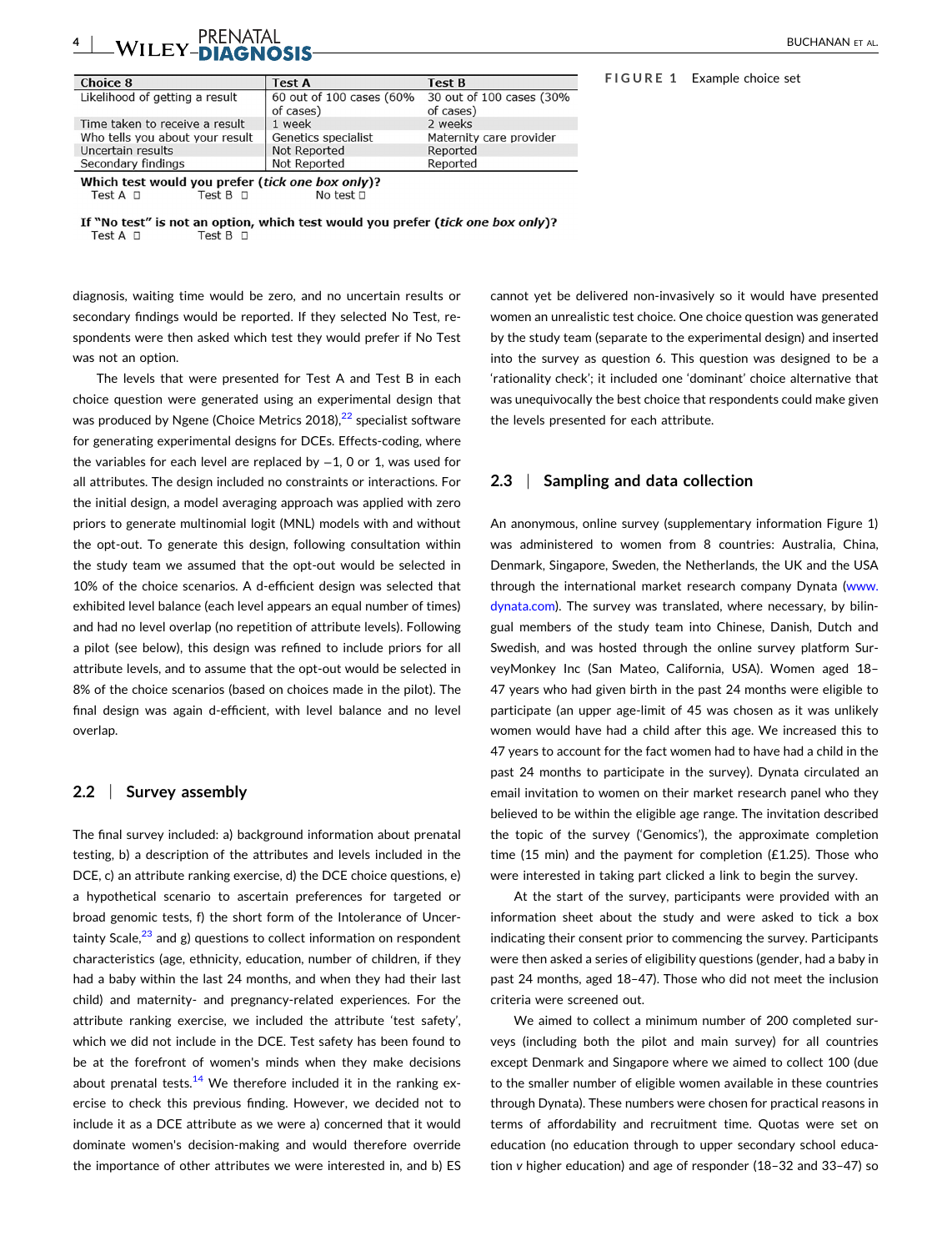that there would be at least 50 women in each category in each country, other than in Denmark and Singapore where a minimum number of 30 women in each category was required.

## **2.4** <sup>|</sup> **Pilot and launch**

To pilot the administration process, a 'soft launch' was conducted with 10% of the required sample (i.e. in countries where we were aiming for 200 completed surveys, in the pilot we evaluated how many survey invitations were required to be sent in order to collect 20 completed surveys). Recruitment rates were over 50% in each country for the pilot study (i.e. fewer than 40 survey invites were required in order to collect 20 completed surveys) indicating an adequate response rate and suggesting that the survey was straightforward to complete (median completion time 9 min). The pilot DCE data was analyzed by constructing an MNL model, and minor changes were made to the experimental design, as described above. Data collection for the main survey took place from  $30<sup>th</sup>$  July 2019 to  $18<sup>th</sup>$  August 2019.

## **2.5** <sup>|</sup> **Statistical analysis**

Responses to the sociodemographic and experience-related survey questions were analyzed using descriptive statistics. The choice data from the DCE were analyzed using a mixed logit (also called a random‐parameters logit) model that modeled test choice and the attribute levels of the hypothetical tests presented.<sup>[24](#page-11-0)</sup> In the mixed logit model, all parameters were assumed to be independent, random, and normally distributed, and the model was estimated using 500 Halton draws. All variables were effects‐coded to allow estimation of each attribute level given a mean effect of zero, $25$  and a constant term was included to model the choice of No Test (opting‐out). The coefficients generated by this model represent the relative preference weights for each attribute level included in the DCE.

The estimated preference weights were used to calculate the conditional relative importance for each attribute (the difference between the highest and lowest preference weights within each attribute) to show the importance in changes among the levels of one attribute compared with changes in other attributes. $26$  All statistical analyses were conducted in Stata 16.<sup>[27](#page-11-0)</sup>

#### **3** <sup>|</sup> **RESULTS**

A total of 2190 participants clicked on the survey link. Of those, 951 were excluded (see Table 2) leaving 1239 participants included in the final analysis (57% response rate). Participant characteristics are summarized in Table 2, with additional details presented in supplementary information Table 1. The average (mean) age of respondents was 31. 4 years (median of 31 years), over a half (58.2%) had past

#### **TABLE 2** Summary of respondents' key characteristics

**PRENATAL** 

|                                                                                            | <b>Overall sample</b><br>$N = 1239$ |
|--------------------------------------------------------------------------------------------|-------------------------------------|
| Age in years (mean)                                                                        | 31.4                                |
| Highest educational qualification                                                          |                                     |
| No or elementary education                                                                 | 50 (4.0%)                           |
| Lower secondary school education                                                           | 147 (11.9%)                         |
| Upper secondary school education                                                           | 357 (28.8%)                         |
| Higher education                                                                           | 685 (55.3%)                         |
| Religious faith                                                                            |                                     |
| None                                                                                       | 546 (44.1%)                         |
| Christian                                                                                  | 435 (35.2%)                         |
| Jewish                                                                                     | 24 (1.9%)                           |
| Muslim                                                                                     | 78 (6.3%)                           |
| Hindu                                                                                      | 25 (2.0%)                           |
| <b>Buddhist</b>                                                                            | 87 (7.0%)                           |
| Other                                                                                      | 36 (2.9%)                           |
| Rather not answer                                                                          | 6(0.5%)                             |
| Ever had down syndrome screening in a pregnancy                                            |                                     |
| Yes                                                                                        | 721 (58.2%)                         |
| <b>No</b>                                                                                  | 464 (37.4%)                         |
| Don't know                                                                                 | 54 (4.4%)                           |
| Ever had invasive testing in any pregnancy                                                 |                                     |
| Yes                                                                                        | 292 (23.6%)                         |
| No                                                                                         | 872 (70.4%)                         |
| Don't know                                                                                 | 75 (6.1%)                           |
| Ever had test results in pregnancy that indicated that the baby had a<br>genetic condition |                                     |
| Yes                                                                                        | 185 (14.9%)                         |
| No                                                                                         | 1005 (81.1%)                        |
| Don't know                                                                                 | 49 (4.0%)                           |
| Ever terminated a pregnancy because the baby had a health issue                            |                                     |
| Yes                                                                                        | 135 (10.9%)                         |
| No                                                                                         | 1067 (86.1%)                        |
| Don't know                                                                                 | 37 (3.0%)                           |
| Total children (mean)                                                                      | 1.8                                 |
| Months since last baby was born (mean)                                                     | 11.2                                |

*Note*: Regarding response rate ‐ a total of 2190 participants clicked on the survey link. Of those, 951 were excluded because they did not consent ( $n = 95$ ), dropped out immediately after consenting ( $n = 65$ ), dropped out during the screening questions (*n* = 28), screened out as not eligible ( $n = 432$ ), dropped out during the survey ( $n = 98$ ), or completed the survey in under 4 min, indicating that they did not engage with the survey ( $n = 233$ ). This left a final total of 1239 participant.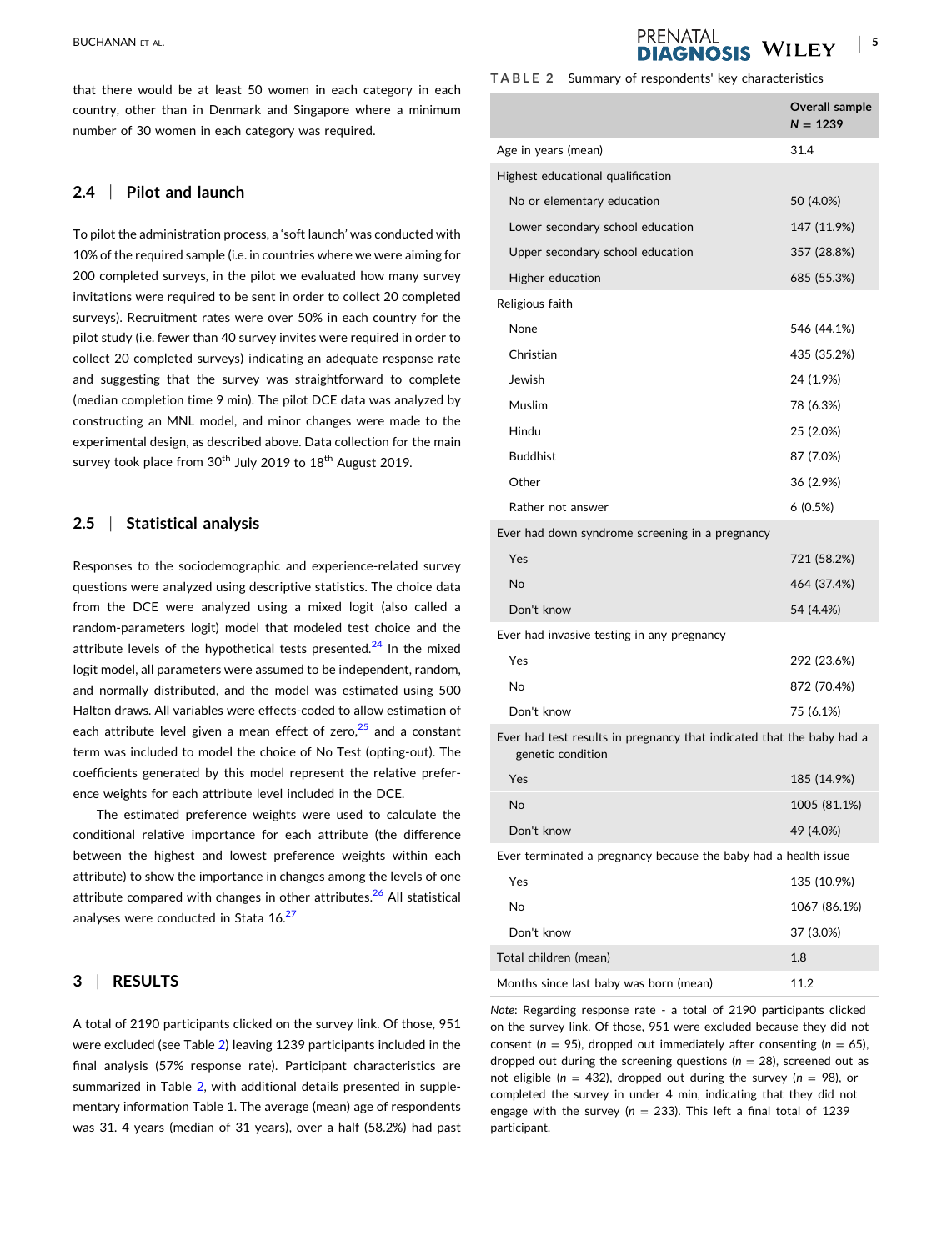#### **6** EN THE REPORT OF THE RESERVE THE RESERVE TO A REPORT OF THE RESERVE TO A REPORT OF THE RESERVE TO ALL AND THE RESERVE TO ALL AND THE RESERVE TO ALL AND THE RESERVE TO ALL AND THE RESERVE TO ALL AND THE RESERVE TO ALL AND T

experience undergoing screening for Down syndrome, and almost a quarter (23.6%) had experience of invasive testing. Over half (55.3%) had a higher education qualification, although this varied across countries (22.7% in Denmark compared to 86.6% in China). The final dataset can be found in the University College London (UCL) research data repository.<sup>[28](#page-11-0)</sup>

### **3.1** <sup>|</sup> **Ranking exercise**

The results of the ranking exercise are presented in Figure 2 and detailed in supplementary information Table 2. Test safety was the most important attribute in all countries except Denmark, where the likelihood of getting a diagnosis was ranked most important. Reporting of SFs, uncertain results, and waiting time for results were the least important. Heterogeneity in the importance of the type of HP explaining the results was observed: this attribute was more important in China, Singapore and the USA, but less important in European countries.

#### **3.2** <sup>|</sup> **Discrete‐choice experiment results**

The preference-weights for each attribute level are presented in Table [3](#page-6-0) and plotted for the whole sample in Figure [3.](#page-7-0) The preference weights for each country are presented graphically in supplementary information Figures 2‐9. Considering the pooled results, women

strongly favored prenatal testing over no testing (Table [3\)](#page-6-0). As anticipated, women had a preference for tests with a higher likelihood of getting a result, shorter test turnaround times and preferred having uncertain results and SFs returned as opposed to not returned. For the time taken to receive a result, women preferred shorter waits compared with a 4‐week wait, but there was no statistically significant difference between 1‐week and 2‐week waits. Similarly, on average across the whole data set, women were indifferent between receiving results from a genetics specialist or their main maternity care provider. For the rationality check question, the majority of participants (71.8%) gave the expected answer, with 8.2% opting out of testing.

Information on the difference between preference weights for different attribute levels can be used to quantify the relative importance of moving between levels across different attributes. For example, the difference in preference weights when the likelihood of a result improves from 30% to 60% is approximately 0.075, whereas the difference in preference weights when moving from a turnaround time of 4‐week to 2‐week is approximately 0.1 per week. Women are therefore willing to wait an additional 5 days for test results if the likelihood of getting a result increases by 30%.

#### **3.3** <sup>|</sup> **Conditional relative importance**

Figure [4](#page-7-0) shows the relative importance of each test attribute by country. Across countries, there was notable heterogeneity in

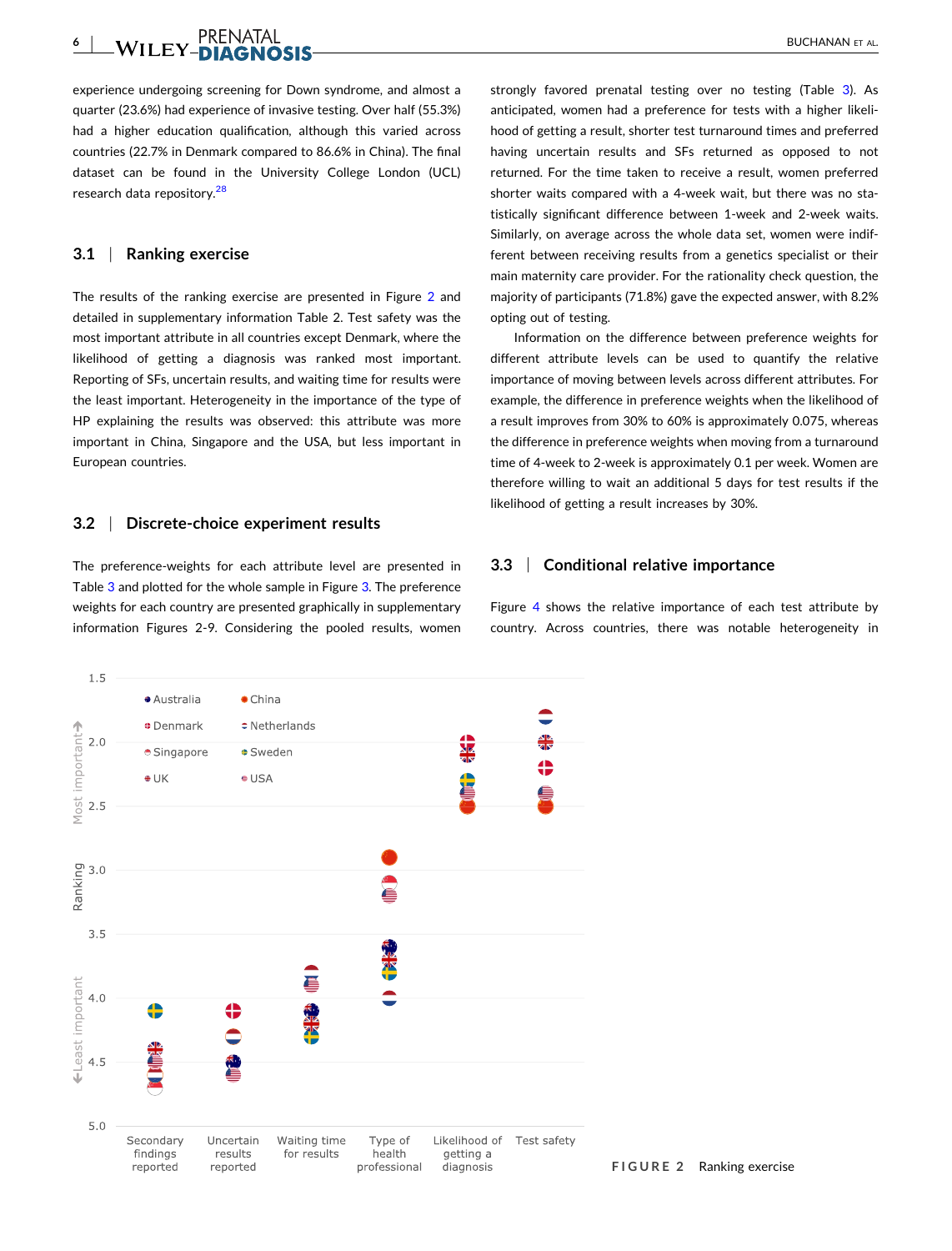| ì               |
|-----------------|
| ı               |
|                 |
|                 |
|                 |
| ]<br>5          |
| <b>FISHISHS</b> |
|                 |
|                 |
|                 |
| I               |
|                 |
| <b>CL-16-6</b>  |

<span id="page-6-0"></span>

| S<br>TABLE                                                                                                                                                                                                                                                                                                                                                                                                                        |                        | Estimated coefficients for each country and the overall | 1239)<br>$\, \parallel$<br>sample (n |                          |                                       |                     |                     |                     |                         |
|-----------------------------------------------------------------------------------------------------------------------------------------------------------------------------------------------------------------------------------------------------------------------------------------------------------------------------------------------------------------------------------------------------------------------------------|------------------------|---------------------------------------------------------|--------------------------------------|--------------------------|---------------------------------------|---------------------|---------------------|---------------------|-------------------------|
|                                                                                                                                                                                                                                                                                                                                                                                                                                   | Australia<br>$N = 178$ | $N = 179$<br>China                                      | Denmark<br>$= 88$<br>z               | Netherlands<br>$N = 177$ | Singapore<br>$90 =$<br>$\overline{z}$ | $N = 178$<br>Sweden | $N = 174$<br>š      | $N = 175$<br>USA    | $N = 1239$<br>니         |
| 5 out of every 100 cases (5% of -0.807*** (0.106) -0.162** (0.055)<br>cases)                                                                                                                                                                                                                                                                                                                                                      |                        |                                                         | $1.274***$ (0.218)<br>л.             | $-1.131***$ (0.122)      | $-1.289***$ (0.235)                   | $-0.888***$ (0.135) | $-0.969***$ (0.112) | $-0.616***$ (0.085) | $-0.763***$ (0.039)     |
| 30 out of every 100 cases (30%<br>of cases)                                                                                                                                                                                                                                                                                                                                                                                       | $-0.001(0.045)$        | 0.025 (0.038)                                           | 04 (0.072)<br>$\circ$                | 0.043 (0.048)            | $-0.013(0.092)$                       | $-0.004(0.046)$     | $-0.053(0.044)$     | $-0.01(0.042)$      | 0.002 (0.017)           |
| 60 out of every 100 cases (60% 0.808*** (0.105)<br>of cases)                                                                                                                                                                                                                                                                                                                                                                      |                        | $0.137**$ (0.056)                                       | $.235***$ (0.216)<br>I               | $1.088***$ (0.12)        | $1.302***$ (0.237)                    | $0.892***$ (0.134)  | $1.022***$ (0.111)  | $0.625***$ (0.085)  | 0.0762** (0.039)        |
| 1 week                                                                                                                                                                                                                                                                                                                                                                                                                            | $0.132**$ (0.055)      | 0.051 (0.039)                                           | $0.206**$ (0.098)                    | 0.005 (0.058)            | 0.041 (0.09)                          | $0.155**$ (0.055)   | $0.115**$ (0.049)   | $0.081* (0.047)$    | 0.091*** (0.019)        |
| 2 weeks                                                                                                                                                                                                                                                                                                                                                                                                                           | $0.138**$ (0.047)      | $-0.017(0.038)$                                         | $.202**$ (0.078)<br>0                | $0.125**$ (0.051)        | 0.074 (0.078)                         | 0.052 (0.049)       | $-0.011(0.047)$     | 0.036 (0.044)       | 0.055*** (0.017)        |
| 4 weeks                                                                                                                                                                                                                                                                                                                                                                                                                           | $-0.27***$ (0.055)     | $-0.035(0.038)$                                         | $-0.408***$ (0.102)                  | $-0.13**$ (0.058)        | $-0.115(0.089)$                       | $-0.207***$ (0.055) | $-0.104**$ (0.049)  | $-0.117**$ (0.046)  | $-0.146***$ (0.019)     |
| specialist knowledge of the<br>test findings but who you<br>have not met before<br>Genetic specialist with                                                                                                                                                                                                                                                                                                                        | $0.06*$ (0.033)        | $0.062**$ (0.028)                                       | $-0.129**$ (0.059)                   | $-0.026(0.038)$          | 0.064 (0.062)                         | $0.074**$ (0.035)   | 0.039 (0.032)       | 0.016 (0.031)       | $0.032**$ (0.012)       |
| well but who will not have<br>provider who you know<br>Your main maternity care<br>specialist knowledge                                                                                                                                                                                                                                                                                                                           | $-0.06*(0.033)$        | $-0.062**$ (0.028)                                      | $0.129**$ (0.059)                    | 0.026 (0.038)            | $-0.064(0.062)$                       | $-0.074**$ (0.035)  | $-0.039(0.032)$     | $-0.016(0.031)$     | $-0.032**$ (0.012)      |
| Uncertain results reported<br>back to parents                                                                                                                                                                                                                                                                                                                                                                                     | $0.117**$ (0.038)      | 0.096*** (0.027)                                        | $0.102*(0.057)$                      | $0.146**$ (0.046)        | $0.315***$ (0.075)                    | $0.149***$ (0.039)  | $0.113**$ (0.039)   | 0.097** (0.035)     | $0.0127***$ (0.014)     |
| Uncertain results not reported<br>back to parents                                                                                                                                                                                                                                                                                                                                                                                 | $-0.117**$ (0.038)     | $-0.096***$ (0.027)                                     | $0.102*(0.057)$<br>J.                | $-0.146**$ (0.046)       | $-0.315***$ (0.075)                   | $-0.149***$ (0.039) | $-0.113**$ (0.039)  | $-0.097**$ (0.035)  | $-0.0127***$<br>(0.014) |
| Secondary findings reported<br>back to parents                                                                                                                                                                                                                                                                                                                                                                                    | $0.173***$ (0.036)     | 0.099*** (0.024)                                        | $0.158**$ (0.077)                    | $0.123**$ (0.042)        | $0.242***$ (0.062)                    | $0.188***$ (0.041)  | $0.193***$ (0.032)  | 0.019 (0.031)       | $0.132***$ (0.013)      |
| reported back to parents<br>Secondary findings not                                                                                                                                                                                                                                                                                                                                                                                |                        | $-0.173***$ (0.036) $-0.09$ <sup>***</sup> (0.024)      | $-0.158**$ (0.077)                   | $-0.123**$ (0.042)       | $-0.242***$ (0.062)                   | $-0.188***$ (0.041) | $-0.193***$ (0.032) | $-0.019(0.031)$     | $-0.132***$ (0.013)     |
| Alternative specific constant<br>(opt-out)                                                                                                                                                                                                                                                                                                                                                                                        |                        | $-3.488***$ (0.394) $-4.945***$ (0.649)                 | 5.303*** (0.88)<br>$\mathbf{I}$      | $-3.627***$ (0.415)      | $-3.876***$ (0.65)                    | $-3.712***$ (0.385) | $-3.619***$ (0.385) | $-2.857***$ (0.269) | $-3.902***$ (0.158)     |
| Log likelihood (LL)                                                                                                                                                                                                                                                                                                                                                                                                               | $-1577.477$            | $-1532.053$                                             | 648.733                              | $-1472.284$              | $-732.513$                            | $-1496.441$         | $-1493.263$         | $-1667.733$         | $-10817.339$            |
| Note: Standard errors in parentheses. The log likelihood is included for completeness in the table, but they are relative values and can only be used to compare goodness of fit across models within the same<br>country and do not have a meaning in absolute terms. The constant term indicates the average effect of all factors that influence opt-out choices that are not explained by attributes in the DCE, its sign and |                        |                                                         |                                      |                          |                                       |                     |                     |                     |                         |

\* =

*p* < 0.1; \*\*= *p* < 0.05; \*\*\*= *p* < 0.01.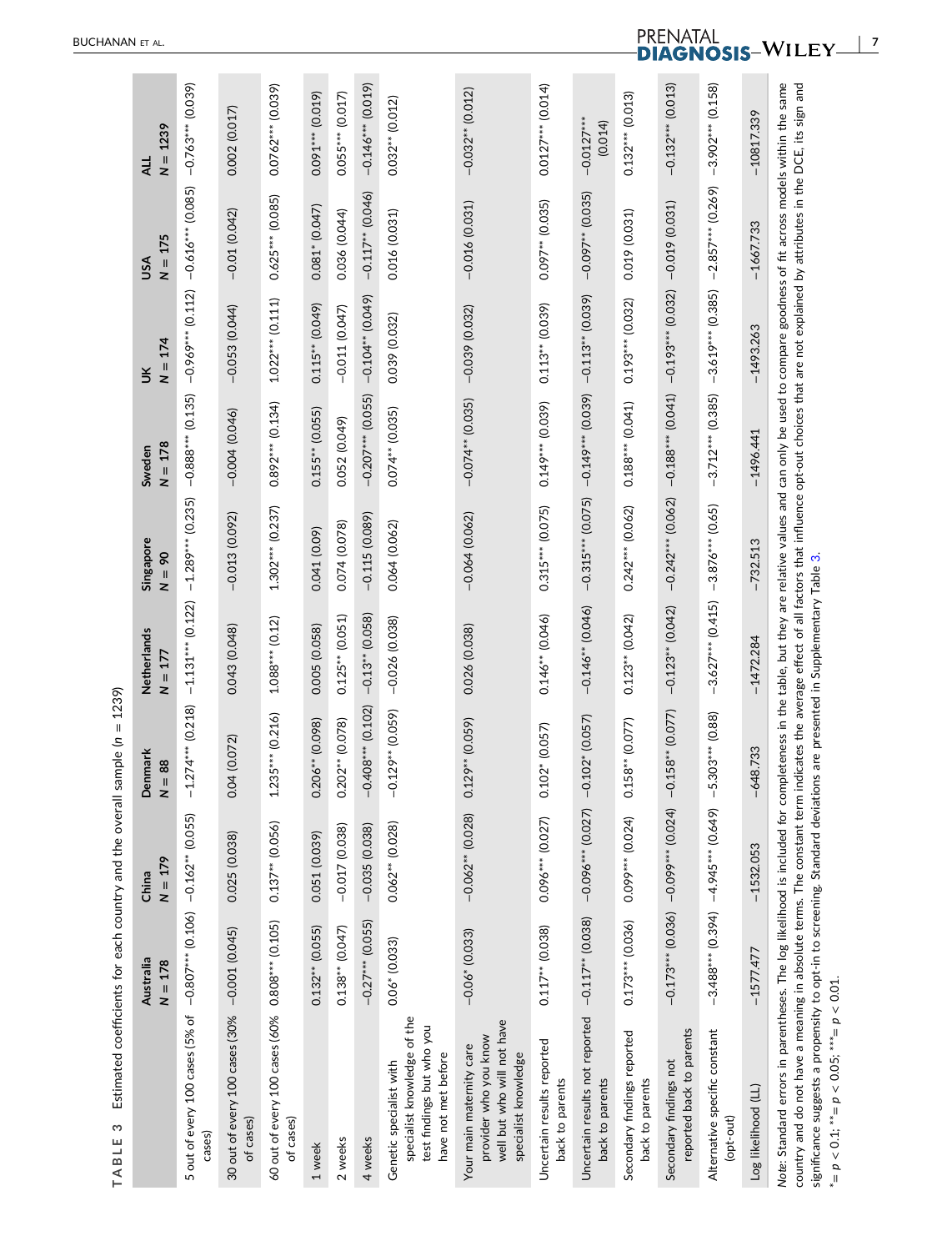<span id="page-7-0"></span>

**Attributes** (horizontal text) and levels (vertical text)

**FIGURE 3** Plotted preference weights for the pooled sample (*n* = 1239). *Note*: The vertical bars showing the 95% confidence interval. In attributes where the bars do not overlap, the level was statistically different from the other (*p* < 0.05). More preferred levels have higher weights. For example, the preference weight for the 60%‐level of 'likelihood of getting a result' was greater than the 5%‐level, suggesting higher levels of this attribute were preferred. The vertical distance between the most and least-preferred levels of an attribute illustrates the relative importance of the attribute, given the levels included in the study. In all study countries, the likelihood of getting a result was the most important attribute, and so that level is fixed



**FIGURE 4** Relative importance of each test feature by country. *Note*: The vertical bars show the 95% confidence interval

preferences. For example, in Australia, Denmark and the US the second most important attribute was the time taken to receive a result, whereas this attribute was of little-to-no importance in China and Singapore. In China, Sweden, and the UK the second most important attribute was the opportunity to receive SFs, but in the US this result was of little-to-no importance. In Singapore and the Netherlands, the second most important attribute was the reporting of uncertain results, whereas in Denmark this attribute was of little-to-no importance. Who explains your results was of low or no importance relative to the other attributes in Australia, Sweden, Netherlands, Singapore, the UK and the US; however, it was important in China and Denmark. There was a differences in preferences around who explains your results (Table [3\)](#page-6-0); in China and Sweden, the genetic specialist was preferred, whereas in Denmark the main maternity care provider was preferred.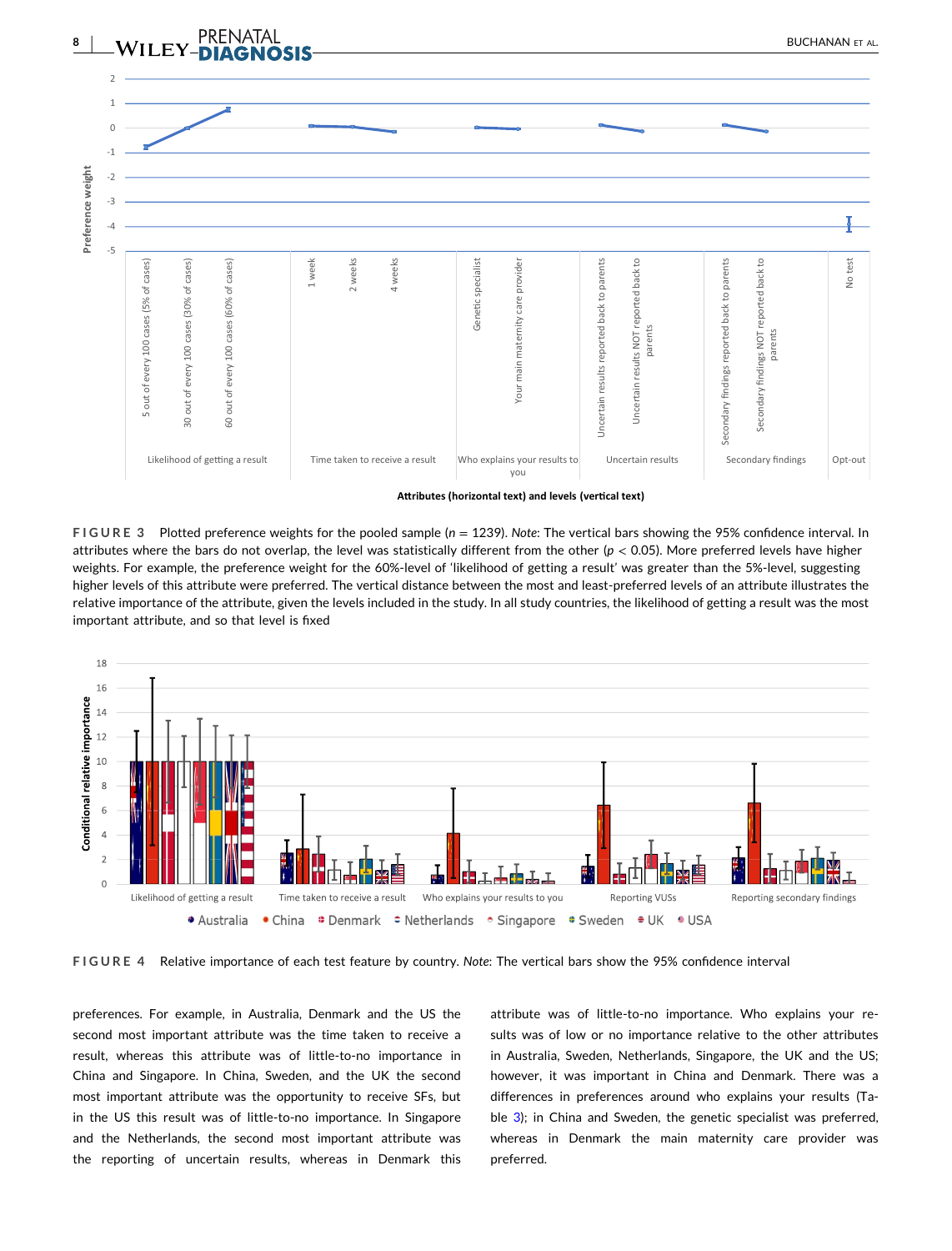# **3.4** <sup>|</sup> **Preferences for no testing**

Overall, participants selected an invasive test (Test A or B) in 93% of all choices (i.e. 'no test' was selected in 7% of choices), and 32% of women (*n* = 397) opted out at least once. The results of the logistic regression (Table 4) indicate that women who opted out at least once were less likely to have experience undergoing either Down syndrome screening or invasive testing. Women who had higher education were more likely to always opt in to testing (compared to

**TABLE 4** Logit model of stated preferences for no test

|                                                       | <b>Estimate</b> |        |
|-------------------------------------------------------|-----------------|--------|
| Age                                                   | 0.004           | (0.01) |
| Number of children                                    | 0.113           | (0.07) |
| Time since last baby                                  | 0.008           | (0.01) |
| Base case (no education)                              |                 |        |
| Lower secondary school education                      | $-0.338$        | (0.35) |
| Upper secondary school education                      | $-0.510$        | (0.32) |
| Higher education                                      | $-0.662*$       | (0.32) |
| Base case (none)                                      |                 |        |
| Christian                                             | 0.264           | (0.14) |
| Jewish                                                | 0.831           | (0.45) |
| Muslim                                                | 0.076           | (0.27) |
| Hindu                                                 | 0.026           | (0.47) |
| <b>Buddhist</b>                                       | 0.290           | (0.27) |
| Other                                                 | $-0.124$        | (0.40) |
| Rather not answer                                     | 0.312           | (0.90) |
| Base case (had down syndrome screening)               |                 |        |
| <b>No</b>                                             | $0.387**$       | (0.14) |
| Don't know                                            | 0.560           | (0.34) |
| Base case (had invasive testing)                      |                 |        |
| No                                                    | $0.695***$      | (0.19) |
| Don't know                                            | $0.853*$        | (0.33) |
| Base case (test indicated baby had genetic condition) |                 |        |
| <b>No</b>                                             | 0.188           | (0.23) |
| Don't know                                            | 0.688           | (0.44) |
| Base case (terminated pregnancy)                      |                 |        |
| No                                                    | 0.012           | (0.27) |
| Don't know                                            | 0.609           | (0.51) |
| Intolerance for uncertainty                           | $-0.011$        | (0.01) |
| Constant                                              | $-1.310*$       | (0.56) |
| N                                                     | 1232            |        |

*Note*: Standard errors in parentheses. Negative (positive) coefficients imply variable is associated with a reduction (increase) in the odds of opting‐out.

\**p* < 0.05; \*\**p* < 0.01; \*\*\**p* < 0.001.

those with secondary school or no education). The other covariates investigated (age, number of children, religion, time since last baby, terminating a pregnancy or having received a test result which showed a genetic condition, intolerance for uncertainty) were uncorrelated.

# **3.5** <sup>|</sup> **Preferences for targeted or broad genomic tests**

In the pooled sample, and in all individual countries except China, women preferred broad rather than targeted tests (49% v 28% respectively; supplementary information Table 1). In China, women preferred targeted tests rather than broad tests (51% v 43% respectively). Regarding who should make the decision about which test to have (broad or targeted), across all countries, women would want to make the decision themselves/with their partners.

## **4** <sup>|</sup> **DISCUSSION**

We used a DCE survey to explore the preferences of women from eight socially and ethnically diverse countries for prenatal genomic tests that can reveal uncertain findings. As far as we know, this is the first DCE to explore women's preferences for uncertain prenatal results with an international cohort. The findings are therefore useful as they add to our understanding of whether and how attitudes differ across countries with varying cultures and healthcare services. The ranking exercise indicated that test safety was the most important feature of prenatal tests and around one‐third of women opted out of testing in at least one choice scenario, underscoring that safety is at the forefront of women's minds when considering prenatal tests, a finding that has been reported elsewhere.<sup>[14](#page-10-0)</sup> Across all countries, the likelihood of receiving a result was the most important attribute, with women prepared to wait longer for results if a test could provide a higher diagnostic yield. Women also preferred tests with a higher likelihood of getting a result, shorter turnaround times and tests where VUS and SFs were reported, although return of VUS and SFs were not found to be important in the ranking exercise.

Women expressed a preference for prenatally receiving uncertain findings such as VUS and SFs. Similar findings regarding the return of VUS have been reported in other hypothetical studies with parents,<sup>29,30</sup> although the experiences of women who have received prenatal VUS show that this can cause anxiety, watchful waiting, decisional-regret and feeling overwhelmed. $9-11,31-34$  Professionals tend to be more conservative about reporting uncertain findings in prenatal settings,  $35-37$  and guidelines  $38$  as well as approaches vary.  $39 42$  With regards to SFs, there is ongoing debate around whether it is appropriate to return SFs for babies and children as this would prevent them from making their own autonomous decision about adult-onset disorders and carrier status.<sup>43,44</sup> Published recommen-dations<sup>[45,46](#page-11-0)</sup> reflect the consensus that medically-actionable SFs should be routinely offered, with European guidelines more cautious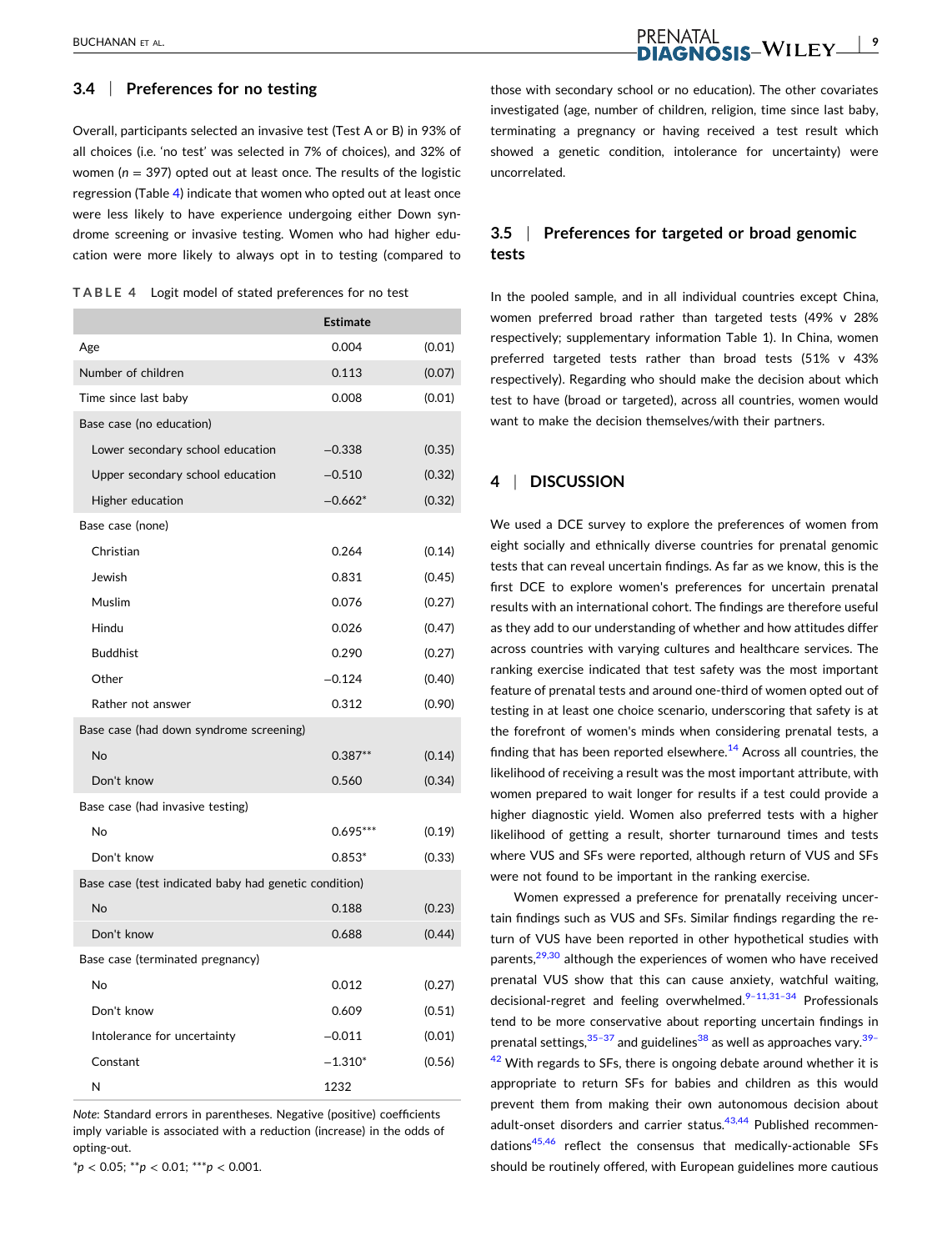than those from the United States. $47$  Research reporting parent choices about SF in a prenatal setting is limited, with one recent study from the US finding that 86% (249/289) of parents chose to receive SFs when offered prenatal ES.<sup>[48](#page-11-0)</sup> Whilst our study concerns theoretical behavior and it could be hypothesized that this does not routinely map on to actual behavior, this study does in fact support our hypothesized findings. Moreover, at least within the preference literature, there is some evidence that stated preferences can match "revealed" actions in the real world.<sup>[49](#page-11-0)</sup>

Several country‐specific differences in women's preferences for receiving uncertain results were identified, including length of time to get a result, who explains the result, and the return of VUS and SFs. Differences in the importance of how long it takes to get a result may reflect national legislation around termination of pregnancy, which varies in terms of time limits, mandatory coun-seling and third party authorization procedures.<sup>[50](#page-11-0)</sup> These differences may also be related to religious, ethical and cultural values concerning the acceptability of terminating a pregnancy and the moral status of the fetus,  $51,52$  as well as whether government benefits, health services and/or support groups exist for children with disabilities<sup>[53](#page-11-0)</sup> and whether shame or stigma is associated with the birth of a baby with a genetic condition.<sup>[54](#page-11-0)</sup> Varying attitudes towards the importance of receiving SFs and VUS may also reflect differing views around ownership of genomic data<sup>[55](#page-12-0)</sup> and whether the costs of prenatal tests are covered by state or out‐of‐pocket expenses $56$ ; in a recent international study, some HPs felt that they had a responsibility to return VUS when patients had paid out-of-pocket.<sup>[39](#page-11-0)</sup> Differences in preferences towards who explains the test results may be related to whether or not there is easy access to genetic services,<sup>[57](#page-12-0)</sup> genetic health literacy<sup>[58,59](#page-12-0)</sup> or the role played by midwives in different countries. $60$  Overall, our findings support the development of guidance around return of uncertain results that take into account cultural and health system differences. These differences highlight the importance of tailored counseling, during which prospective parents can articulate their values, and identify and discuss options.

Our findings have several implications for clinical practice. First, given that diagnostic yield was at the forefront of women's minds, HPs should ensure that they explain to patients that they may not get a diagnostic result from ES, and that diagnostic yield can be dependent on factors such as fetal phenotype and approach to analysis and reporting. Providers should also be transparent about the expected diagnostic yield of the different test options and why. Second, given women's preference to receive VUS and SFs, pre‐test counseling should include a discussion of whether or not these, as well as other uncertain results such as susceptibility‐loci, will be reported. Third, if VUS are going to be reported, the current process for reanalysis of VUS should be discussed with parents as new published evidence or additional phenotypic information following birth can result in reclassification. Finally, this study shows that women can and will make trade‐offs between the different test features, including turnaround time and the range of results they can receive. This

underscores the importance of genetic counseling services supporting parents in making decisions that fit with their values, and helping them to meet as many of their decisional goals as possible. $61$ 

#### **4.1** <sup>|</sup> **Study strengths and limitations**

A key strength of our study is that it is based on attributes identified through a rigorous mixed‐methods approach and included a large and diverse sample. Our study also has several limitations. First, the preference‐weights for attribute levels are conditional on the ranges of levels included in the DCE. This could impact the relative importance of different attribute levels. For example, presenting a smaller range for the likelihood of a test result could reduce the importance of that attribute relative to others. Furthermore, the preference‐ weights are contingent on the attributes presented to respondents, and other test features may influence women's preferences in practice. Second, test safety was identified as the most important attribute in the ranking exercise. However, although we state the risk of miscarriage associated with invasive testing in our survey, we did not state the risk of miscarriage in the 'no testing' scenario. This may have led respondents to underestimate this risk for no testing when making their choices. We also stated the risk as 0.5% to strike a balance between how this risk is presented in different countries, however, the risk has been calculated to be lower than this in a recent meta‐analysis (0.3% for amniocentesis and 0.2% for chorionic villus sampling). $62$  Whilst we presented risk as both a frequency and a percentage, we did not present it pictorially which is considered good practice. Third, the study sample has not been weighted to accurately reflect each countries' particular population, and may therefore not reflect the preferences of the broader population of women seeking prenatal testing in the countries studied. Finally, due to resource limitations, only women who had had a baby were included in this study. Fathers and pregnant women may have different preferences.

# **5** <sup>|</sup> **CONCLUSION**

The results of this study indicate that most women want to receive maximum information from prenatal genomic testing. However, country‐based differences do exist, highlighting the importance of pre-test counseling that identifies the personal values and preferences of patients, as well as guidelines tailored to individual countries. Prenatal ES is set to have a significant impact on parental decision‐making following the identification of an abnormal ultrasound. Whilst this study provides much 'food-for-thought', there is still much to learn about the impact of these more advanced tests on decision‐making and patient experience. Further qualitative research should be undertaken to understand why women have a preference for maximum information from genomic tests in this context, and to establish if different stakeholders (e.g. pregnant women, men, HPs) have different preferences for these tests.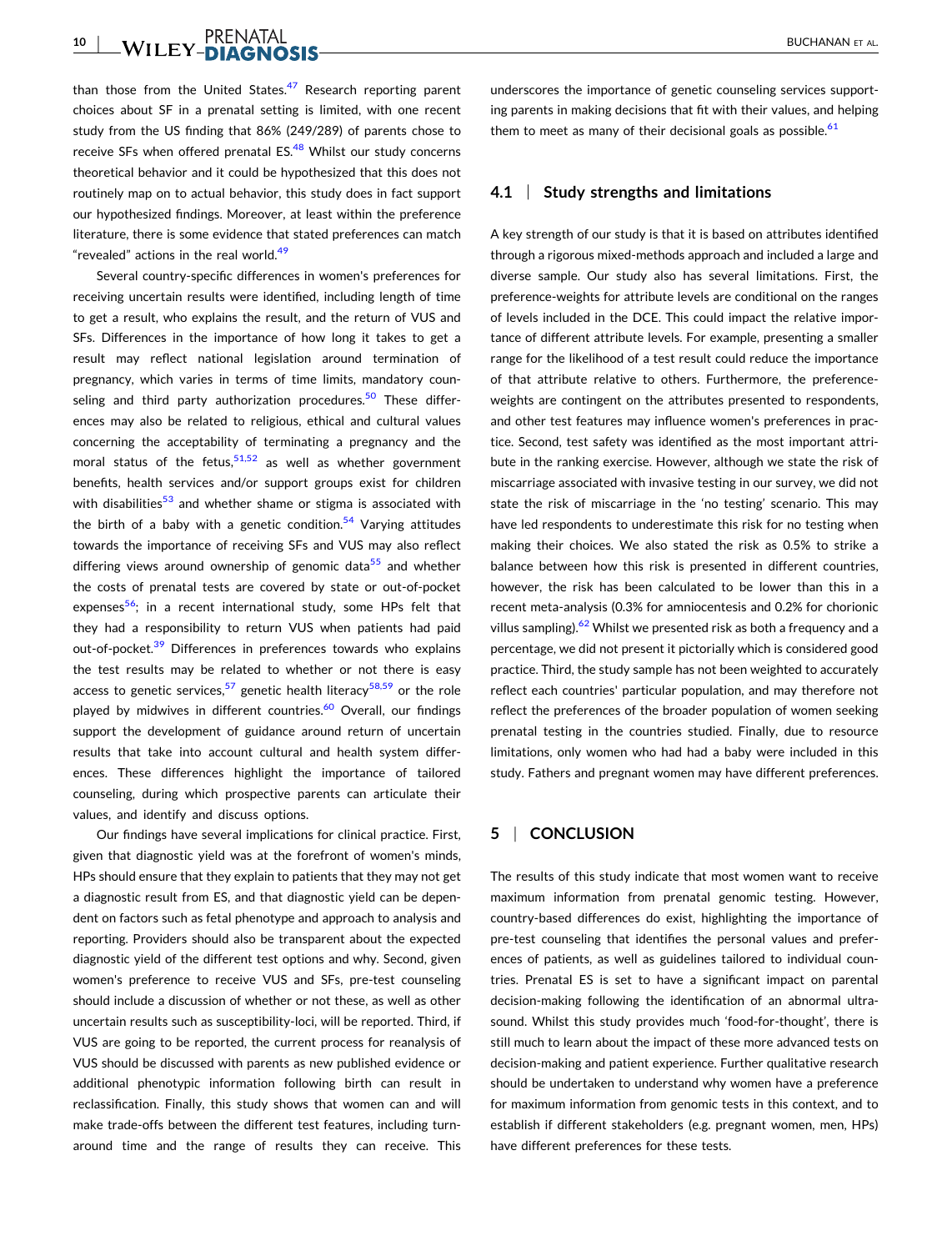### <span id="page-10-0"></span>**ACKNOWLEDGMENTS**

We would like to thank Dynata for facilitating the survey and the parents around the globe who participated in the DCE. We would also like to thank the HPs who helped in the development of the attributes and levels. This work was supported by a Wellcome Trust Small Grant in Humanities and Social Science [211288/Z/18/Z]. Celine Lewis is funded by an NIHR Advanced Fellowship (NIHR300099). Lisa Hui was funded by an Australian National Health and Medical Research Early Career Fellowship. Lyn S. Chitty and MH are partially funded by the NIHR Biomedical Research Centre at Great Ormond Street Hospital. All research at Great Ormond Street Hospital NHS Foundation Trust and UCL Great Ormond Street Institute of Child Health is made possible by the NIHR Great Ormond Street Hospital Biomedical Research Centre. The views expressed are those of the author(s) and not necessarily those of the Wellcome Trust, the NHS, the NIHR, or the UK Department of Health. Ida Vogel and Stina Lou are funded by a grant from the Novo Nordisk Foundation no: NNF16OC0018772.

## **CONFLICT OF INTEREST**

James Buchanan received travel expense reimbursement from Illumina to attend meetings.

## **DATA AVAILABILITY STATEMENT**

The dataset from this work can be accessed through the UCL Data Repository: [https://doi.org/10.5522/04/18692549.](https://doi.org/10.5522/04/18692549)

#### **ORCID**

James Buchanan<sup>1</sup> <https://orcid.org/0000-0002-6285-2028> *Melissa Hill* <https://orcid.org/0000-0003-3900-1425> **Caroline M. Vass <b>b** <https://orcid.org/0000-0002-6385-2812> *Jennifer Hammond* <https://orcid.org/0000-0002-2637-5818> *Sam Riedijk* <https://orcid.org/0000-0003-3400-4969> *Jasmijn E. Klapwijk* <https://orcid.org/0000-0002-6775-6561> *Stina Lou* <https://orcid.org/0000-0001-6177-5780> *Ida Vogel* <https://orcid.org/0000-0002-1125-0393> *Lisa Hui* <https://orcid.org/0000-0002-9720-3562> *Charlotta Ingvoldstad‐Malmgren* [https://orcid.org/0000-0003-](https://orcid.org/0000-0003-1915-2453) [1915-2453](https://orcid.org/0000-0003-1915-2453)

*Maria Johansson Soller* <https://orcid.org/0000-0001-9980-8971> *Kelly E. Ormond* <https://orcid.org/0000-0002-1033-0818> *Mahesh Choolani* <https://orcid.org/0000-0001-8336-0973> *Lyn S. Chitty* <https://orcid.org/0000-0002-4857-7138> *Celine Lewis* <https://orcid.org/0000-0001-7169-1521>

#### **REFERENCES**

- 1. Calzolari E, Barisic I, Loane M, et al. Epidemiology of multiple congenital anomalies in Europe: a EUROCAT population‐based registry study. *Birth Defects Res Part A, Clin Mol Teratol*. 2014;100(4):270‐276. <https://doi.org/10.1002/bdra.23240>
- 2. Boyd PA, Tonks AM, Rankin J, Rounding C, Wellesley D, Draper ES. Monitoring the prenatal detection of structural fetal congenital anomalies in England and Wales: register‐based study. *J Med Screen*. 2011;18(1):2‐7. <https://doi.org/10.1258/jms.2011.010139>
- 3. Ravitsky V. The shifting landscape of prenatal testing: between reproductive autonomy and public health. *Hastings Cent Rep*. 2017;47(Suppl 3):S34‐S40. <https://doi.org/10.1002/hast.793>
- 4. Wapner RJ, Martin CL, Levy B, et al. Chromosomal microarray versus karyotyping for prenatal diagnosis. *N Engl J Med*. 2012;367(23):2175‐2184. <https://doi.org/10.1056/nejmoa1203382>
- 5. Lord J, McMullan DJ, Eberhardt RY, et al. Prenatal exome sequencing analysis in fetal structural anomalies detected by ultrasonography (PAGE): a cohort study. *Lancet*. 2019.
- 6. Petrovski S, Aggarwal V, Giordano JL, et al. Whole‐exome sequencing in the evaluation of fetal structural anomalies: a prospective cohort study. *Lancet*. 2019;393(10173):758‐767. [https://](https://doi.org/10.1016/s0140-6736(18)32042-7) [doi.org/10.1016/s0140](https://doi.org/10.1016/s0140-6736(18)32042-7)‐6736(18)32042‐7
- 7. Werner‐Lin A, Barg FK, Kellom KS, et al. Couple's narratives of communion and isolation following abnormal prenatal microarray testing results. *Qual Health Res*. 2016;26(14):1975‐1987. [https://doi.](https://doi.org/10.1177/1049732315603367) [org/10.1177/1049732315603367](https://doi.org/10.1177/1049732315603367)
- 8. Quinlan‐Jones E, Hillman SC, Kilby MD, Greenfield SM. Parental experiences of prenatal whole exome sequencing (WES) in cases of ultrasound diagnosed fetal structural anomaly. *Prenat Diagn*. 2017;37(12):1225‐1231. <https://doi.org/10.1002/pd.5172>
- 9. Harding E, Hammond J, Chitty LS, Hill M, Lewis C. Couples experiences of receiving uncertain results following prenatal microarray or exome sequencing: a mixed‐methods systematic review. *Prenat Diagn*. 2020;40(8):1028‐1039. <https://doi.org/10.1002/pd.5729>
- 10. Hammond J, Klapwijk JE, Hill M, et al. Parental experiences of uncertainty following an abnormal fetal anomaly scan: insights using Han's taxonomy of uncertainty. *J Genet Counsel*. 2020;30(1): 198‐210. <https://doi.org/10.1002/jgc4.1311>
- 11. Lou S, Lomborg K, Lewis C, Riedijk S, Petersen OB, Vogel I. "It's probably nothing, but…" Couples' experiences of pregnancy following an uncertain prenatal genetic result. *Acta Obstet Gynecol Scand*. 2020;99(6):791‐801. <https://doi.org/10.1111/aogs.13813>
- 12. Lewis C, Hammond J, Klapwijk JE, et al. Dealing with uncertain results from chromosomal microarray and exome sequencing in the prenatal setting: an international cross‐sectional study with healthcare professionals. *Prenat Diagn*. 2021;41(6):720‐732. [https://](https://doi.org/10.1002/pd.5932) [doi.org/10.1002/pd.5932](https://doi.org/10.1002/pd.5932)
- 13. Ryan M, Gerard K, Amaya‐Amaya M. *Using Discrete Choice Experiments to Value Health and Health Care*: Springer; 2008.
- 14. Hill M, Fisher J, Chitty LS, Morris S. Women's and health professionals' preferences for prenatal tests for Down syndrome: a discrete choice experiment to contrast noninvasive prenatal diagnosis with current invasive tests. *Genet Med*. 2012;14(11):905‐913. <https://doi.org/10.1038/gim.2012.68>
- 15. Beulen L, Grutters JP, Faas BH, et al. Women's and healthcare professionals' preferences for prenatal testing: a discrete choice experiment. *Prenat Diagn*. 2015;35(6):549‐557. [https://doi.org/10.](https://doi.org/10.1002/pd.4571) [1002/pd.4571](https://doi.org/10.1002/pd.4571)
- 16. Hill M, Johnson JA, Langlois S, et al. Preferences for prenatal tests for Down syndrome: an international comparison of the views of pregnant women and health professionals. *Eur J Hum Genet EJHG*. 2016;24(7):968‐975. <https://doi.org/10.1038/ejhg.2015.249>
- 17. Vass CM, Georgsson S, Ulph F, Payne K. Preferences for aspects of antenatal and newborn screening: a systematic review. *BMC Pregnancy Childbirth*. 2019;19(1):131. [https://doi.org/10.1186/s12884](https://doi.org/10.1186/s12884-019-2278-7)‐ 019‐[2278](https://doi.org/10.1186/s12884-019-2278-7)‐7
- 18. Bridges JF, Hauber AB, Marshall D, et al. Conjoint analysis applications in health‐‐a checklist: a report of the ISPOR good research practices for conjoint analysis task force. *Value Health: J Int Soc Pharmacoeconomics Outcomes Res*. 2011;14(4):403‐413. [https://doi.](https://doi.org/10.1016/j.jval.2010.11.013) [org/10.1016/j.jval.2010.11.013](https://doi.org/10.1016/j.jval.2010.11.013)
- 19. Hammond J, Klapwijk JE, Riedijk SR, et al. Assessing women's preferences towards tests that may reveal uncertain results from prenatal genomic testing: development of attributes for a discrete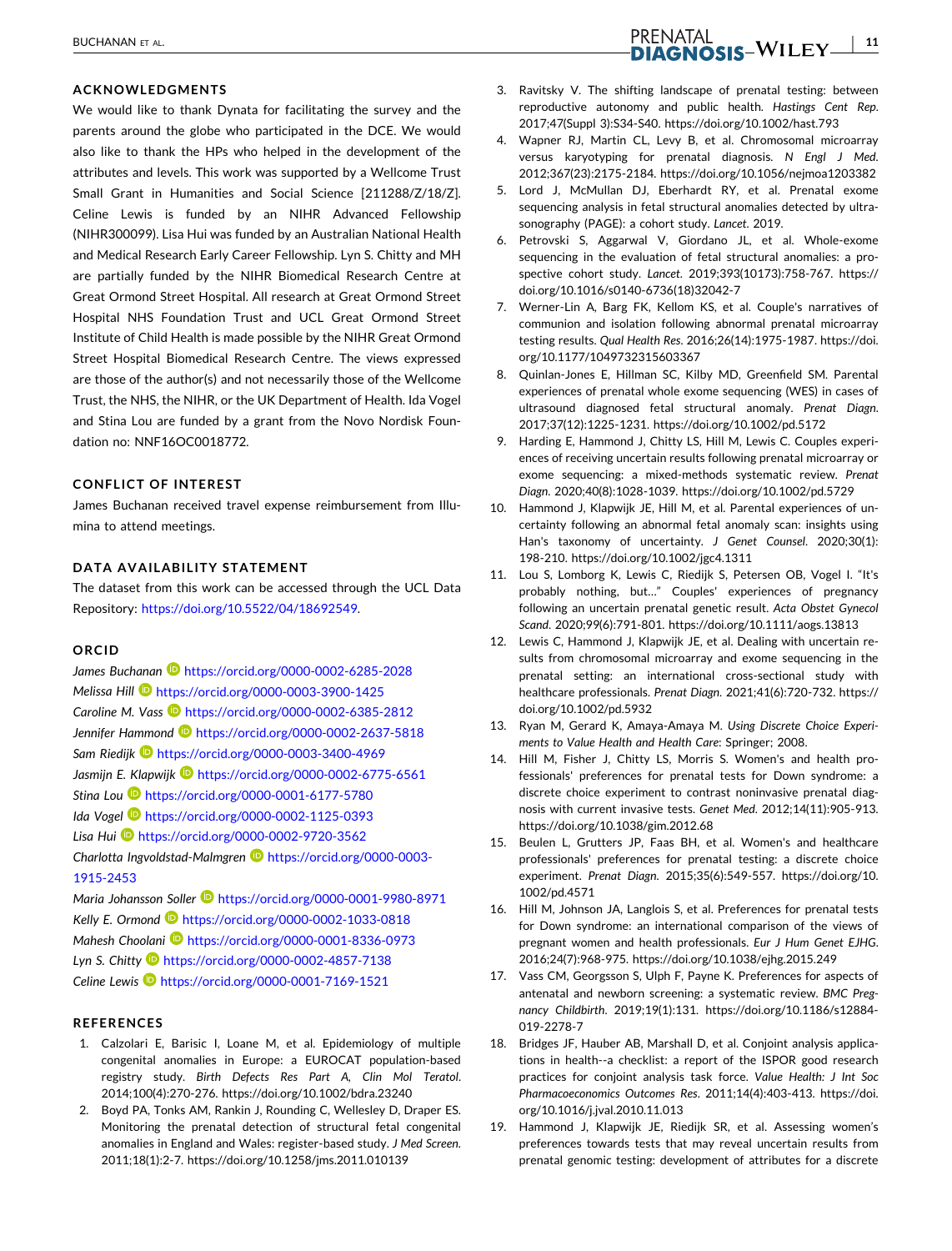#### <span id="page-11-0"></span>**12** EXPRENATAL BUCHANAN ET AL.

choice experiment, using a mixed‐methods design. *PLoS ONE*. In press.

- 20. Best S, Wou K, Vora N, Van der Veyver IB, Wapner R, Chitty LS. Promises, pitfalls and practicalities of prenatal whole exome sequencing. *Prenat Diagn*. 2018;38(1):10‐19. [https://doi.org/10.](https://doi.org/10.1002/pd.5102) [1002/pd.5102](https://doi.org/10.1002/pd.5102)
- 21. Bech M, Kjaer T, Lauridsen J. Does the number of choice sets matter? Results from a web survey applying a discrete choice experiment. *Health Econ*. 2011;20(3):273‐286. [https://doi.org/10.1002/](https://doi.org/10.1002/hec.1587) [hec.1587](https://doi.org/10.1002/hec.1587)
- 22. *ChoiceMetrics. Ngene 1.2.0 User Manual & Reference Guide* 2018.
- 23. Carleton RN, Norton MA, Asmundson GJ. Fearing the unknown: a short version of the intolerance of uncertainty Scale. *J Anxiety Disord*. 2007;21(1):105‐117. <https://doi.org/10.1016/j.janxdis.2006.03.014>
- 24. Hauber ABGJ, Groothuis‐Oudshoorn CGM, Prior T, et al. Statistical methods for the analysis of discrete choice experiments: a report of the ISPOR conjoint analysis good research practices task force. *Value Health: J Int Soc Pharmacoeconomics Outcomes Res*. 2016;19(4):300‐315. <https://doi.org/10.1016/j.jval.2016.04.004>
- 25. Bech M, Gyrd‐Hansen D. Effects coding in discrete choice experiments. *Health Econ*. 2005;14(10):1079‐1083. [https://doi.org/10.](https://doi.org/10.1002/hec.984) [1002/hec.984](https://doi.org/10.1002/hec.984)
- 26. Gonzalez JM. A guide to measuring and interpreting attribute importance. *Patient*. 2019;12(3):287‐295. [https://doi.org/10.1007/](https://doi.org/10.1007/s40271-019-00360-3) [s40271](https://doi.org/10.1007/s40271-019-00360-3)‐019‐00360‐3
- 27. *Stata Statistical Software*. Release 16; 2019. [computer program].
- 28. Lewis C. Dataset for 'Women's preferences for receiving uncertain results from prenatal genomic testing: an international discrete choice experiment'. In *UCL Data Repository*. 2022.
- 29. Kalynchuk E, Althouse A, Parker L, Dn S, Rajkovic A. Prenatal Whole Exome Sequencing: parental Attitudes. *Prenat Diag*. 2015;35(10): 1030‐1036. <https://doi.org/10.1002/pd.4635>
- 30. Walser SA, Kellom KS, Palmer SC, Bernhardt BA. Comparing genetic counselor's and patient's perceptions of needs in prenatal chromosomal microarray testing. *Prenat Diagn*. 2015;35(9):870‐878. [https://](https://doi.org/10.1002/pd.4624) [doi.org/10.1002/pd.4624](https://doi.org/10.1002/pd.4624)
- 31. Bernhardt BA, Soucier D, Hanson K, Savage MS, Jackson L, Wapner RJ. Women's experiences receiving abnormal prenatal chromosomal microarray testing results. *Genet Med*. 2013;15(2):139‐145. [https://](https://doi.org/10.1097/01.ogx.0000431316.07456.f4) [doi.org/10.1097/01.ogx.0000431316.07456.f4](https://doi.org/10.1097/01.ogx.0000431316.07456.f4)
- 32. Desai P, Haber H, Bulafka J, et al. Impacts of variants of uncertain significance on parental perceptions of children after prenatal chromosome microarray testing. *Prenat Diagn*. 2018;38(10):740‐747. <https://doi.org/10.1002/pd.5323>
- 33. Werner-Lin A, Walser S, Barg FK, Bernhardt BA. "They Can't Find Anything Wrong with Him, Yet": mothers' experiences of parenting an infant with a prenatally diagnosed copy number variant (CNV). *Am J Med Genet*. 2017;173(2):444‐451. [https://doi.org/10.1002/](https://doi.org/10.1002/ajmg.a.38042) [ajmg.a.38042](https://doi.org/10.1002/ajmg.a.38042)
- 34. van der Steen SL, Riedijk SR, Verhagen‐Visser J, et al. The psychological impact of prenatal diagnosis and disclosure of susceptibility loci: first impressions of parents' experiences. *J Genet Counsel*. 2016;25(6):1227‐1234. [https://doi.org/10.1007/s10897](https://doi.org/10.1007/s10897-016-9960-y)‐ 016‐[9960](https://doi.org/10.1007/s10897-016-9960-y)‐y
- 35. Quinlan‐Jones E, Kilby MD, Greenfield S, et al. Prenatal whole exome sequencing: the views of clinicians, scientists, genetic counsellors and patient representatives. *Prenat Diagn*. 2016;36(10): 935‐941. <https://doi.org/10.1002/pd.4916>
- 36. Horn R, Parker M. Health professionals' and researchers' perspectives on prenatal whole genome and exome sequencing: 'We can't shut the door now, the genie's out, we need to refine it'. *PloS ONE*. 2018;13(9):e0204158. [https://doi.org/10.1371/journal.](https://doi.org/10.1371/journal.pone.0204158) [pone.0204158](https://doi.org/10.1371/journal.pone.0204158)
- 37. Shkedi‐Rafid S, Fenwick A, Dheensa S, Wellesley D, Lucassen AM. What results to disclose, when, and who decides? Healthcare

professionals' views on prenatal chromosomal microarray analysis. *Prenat Diagn*. 2016;36(3):252‐259. <https://doi.org/10.1002/pd.4772>

- 38. Klapwijk JE, Srebniak MI, Go A, et al. How to deal with uncertainty in prenatal genomics: a systematic review of guidelines and policies. *Clin Genet*. 2021;100(6):647‐658. <https://doi.org/10.1111/cge.14010>
- 39. Lewis C, Hammond J, Klapwijk JE, et al. Dealing with uncertain results from chromosomal microarray and exome sequencing in the prenatal setting: an international cross‐sectional study with healthcare professionals. *Prenat Diagn*. 2021;41(6):720‐732. [https://](https://doi.org/10.1002/pd.5932) [doi.org/10.1002/pd.5932](https://doi.org/10.1002/pd.5932)
- 40. Vora NL, Gilmore K, Brandt A, et al. An approach to integrating exome sequencing for fetal structural anomalies into clinical practice. *Genet Med*. 2020;22(5):954‐961. [https://doi.org/10.1097/01.](https://doi.org/10.1097/01.ogx.0000718112.27940.e8) [ogx.0000718112.27940.e8](https://doi.org/10.1097/01.ogx.0000718112.27940.e8)
- 41. de Koning MA, Haak MC, Adama van Scheltema PN, et al. From diagnostic yield to clinical impact: a pilot study on the implementation of prenatal exome sequencing in routine care. *Genet Med*. 2019.
- 42. NHS England and NHS Improvement. *Guidance Document: Rapid Exome Sequencing Service for Fetal Anomalies Testing V3*; 2020. Accessed December 9th, 2021. [http://www.labs.gosh.nhs.uk/media/](http://www.labs.gosh.nhs.uk/media/1396328/guidance_document_-_rapid_exome_sequencing_service_for_fetal_anomalies_v3.pdf) 1396328/guidance\_document\_‐[\\_rapid\\_exome\\_sequencing\\_service\\_](http://www.labs.gosh.nhs.uk/media/1396328/guidance_document_-_rapid_exome_sequencing_service_for_fetal_anomalies_v3.pdf) [for\\_fetal\\_anomalies\\_v3.pdf](http://www.labs.gosh.nhs.uk/media/1396328/guidance_document_-_rapid_exome_sequencing_service_for_fetal_anomalies_v3.pdf)
- 43. Bredenoord AL, de Vries MC, van Delden JJ. Next-generation sequencing: does the next generation still have a right to an open future? *Nat Rev Genet*. 2013;14(5):306. [https://doi.org/10.1038/](https://doi.org/10.1038/nrg3459) [nrg3459](https://doi.org/10.1038/nrg3459)
- 44. Amor DJ, Chitty LS, Van den Veyver IB. Current controversies in prenatal diagnosis 2: the 59 genes ACMG recommends reporting as secondary findings when sequencing postnatally should be reported when detected on fetal (and parental) sequencing. *Prenat Diagn*. 2020;40(12):1508‐1514. <https://doi.org/10.1002/pd.5670>
- 45. Kalia SS, Adelman K, Bale SJ, et al. Recommendations for reporting of secondary findings in clinical exome and genome sequencing, 2016 update (ACMG SF v2.0): a policy statement of the American College of Medical Genetics and Genomics. *Genet Med*. 2017;19(2): 249‐255. <https://doi.org/10.1038/gim.2016.190>
- 46. Miller DT, Lee K, Chung WK, et al. ACMG SF v3.0 list for reporting of secondary findings in clinical exome and genome sequencing: a policy statement of the American College of Medical Genetics and Genomics (ACMG). *Genet Med*. 2021;23(8):1381‐1390. [https://doi.](https://doi.org/10.1038/s41436-021-01172-3) [org/10.1038/s41436](https://doi.org/10.1038/s41436-021-01172-3)‐021‐01172‐3
- 47. de Wert G, Dondorp W, Clarke A, et al. Opportunistic genomic screening. Recommendations of the European society of human genetics. *Eur J Hum Genet EJHG*. 2021;29(3):365‐377. [https://doi.](https://doi.org/10.1038/s41431-020-00758-w) [org/10.1038/s41431](https://doi.org/10.1038/s41431-020-00758-w)‐020‐00758‐w
- 48. Swanson K, Sparks TN, Lianoglou BR, et al. Preference for secondary findings in prenatal and pediatric exome sequencing. *Prenat Diagn*. 2021:5973. <https://doi.org/10.1002/pd.5973>
- 49. de Bekker‐Grob EW, Donkers B, Bliemer MCJ, Veldwijk J, Swait JD. Can healthcare choice be predicted using stated preference data? *Soc Sci Med (1982)*. 2020;246:112736. [https://doi.org/10.1016/j.](https://doi.org/10.1016/j.socscimed.2019.112736) [socscimed.2019.112736](https://doi.org/10.1016/j.socscimed.2019.112736)
- 50. Centre for Reproductive Rights. *European Abortion Law: A Comparative Overview*; 2021. Accessed December 3rd, 2021. [https://reproductiverights.org/european](https://reproductiverights.org/european-abortion-law-comparative-overview-0/)‐abortion‐law‐comparative‐ [overview](https://reproductiverights.org/european-abortion-law-comparative-overview-0/)‐0/
- 51. Harris RJ, Mills EW. Religion, values and attitudes towards abortion. *J Sci Stud Relig*. 1985;24(2):137‐154. [https://doi.org/10.2307/](https://doi.org/10.2307/1386338) [1386338](https://doi.org/10.2307/1386338)
- 52. Ipsos. *Global Attitudes on Abortion*; 2015.
- 53. The Scottish Government. *International Comparison of Disability Benefits*; 2018.
- 54. Kumar A, Hessini L, Mitchell EM. Conceptualising abortion stigma. *Cult Health Sex*. 2009;11(6):625‐639. [https://doi.org/10.1080/1369](https://doi.org/10.1080/13691050902842741) [1050902842741](https://doi.org/10.1080/13691050902842741)